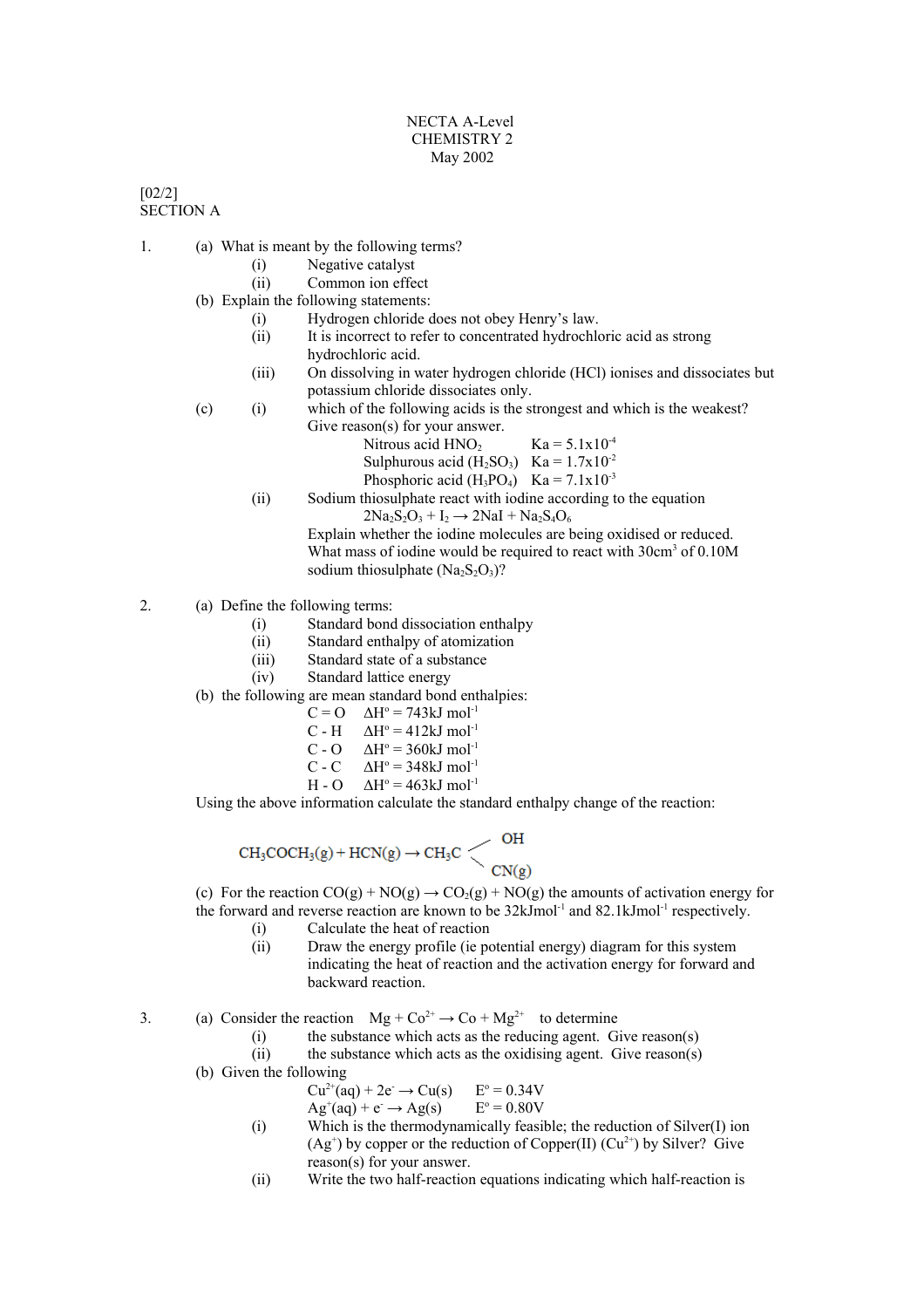- undergoing reduction and which is undergoing oxidation reaction.
- (iii) Write the redox equation for the thermodynamically feasible reaction.
- (iv) Write the cell diagram for the thermodynamically feasible reaction
- (v) Determine the standard cell e.m.f.

4. (a) Explain the meaning of the following terms:

- (i) Rate-determining step
	- (ii) Intermediate product
	- (iii) Elementary reaction
	- (iv) Reaction rate.

(b) One of the dozens of reactions that may occur in a single ridden area is the linked oxidation of carbon monoxide and nitric oxide.

$$
CO + NO + O_2 \rightarrow CO_2 + NO_2
$$

One suggested mechanism for this reaction involves the unstable molecular fragment HO as a catalyst;

- (i) Verify that these steps add to give the correct net reaction.
- (ii) Identify the intermediates in the mechanism
- (iii) Tell why HO is considered to be a catalyst in this reaction path way.
- (c) The following results were obtained in a reaction between A and B at 293K.

| Run | Concentration/mol dm <sup>-3</sup> | <b>Initial Rate</b> |                               |
|-----|------------------------------------|---------------------|-------------------------------|
|     |                                    |                     | Mol dm <sup>-3</sup> $s^{-1}$ |
|     | 0.50                               |                     |                               |
|     | 0.50                               |                     |                               |
|     | 0.50                               |                     | 18.0                          |
|     |                                    |                     | 36.0                          |
|     |                                    |                     |                               |

**Determine** 

- (i) the order of the reaction with respect to A and with respect to B
- (ii) the overall order of the reaction
- (iii) the value of the rate constant and state its units if any

## SECTION B

- 5. (a) Explain why
	- (i) aqueous Iron (III) chloride liberates carbondioxide form sodium carbonate (ii) Sulphur dioxide  $(SO_2)$  has a low boiling point temperature but compounds containing sulphate ion  $(SO<sub>4</sub><sup>2</sup>)$  do not have.
	- (iii) Potassium ion  $(K^+)$  is smaller than the chloride ion  $(Cl)$  even though they have the same number of electrons.
	- (iv) Concentrated sulphuric acid  $(H_2SO_4)$  should not be used to dry hydrogen sulphide  $(H<sub>2</sub>S)$ .
	- (v) Iodine is sparingly soluble in water but readily soluble in a concentrated solution of potassium iodide.

(b) Explain the meaning of the term "diagonal relationship" giving at least three examples of related elements and the way they are related.

6. (a) It is often said that the element at the top of each group is not typical of the rest of the group in periodic table. By choosing four suitable examples of elements and reactions, illustrate briefly this comment.

(b) Below is a representation of two periods of the periodic table

| CDOID<br>тK<br>ັ |                    |                |  |  |
|------------------|--------------------|----------------|--|--|
|                  | ┙≏                 |                |  |  |
|                  | $\sim$<br>. .<br>. | $\overline{1}$ |  |  |

Indicate by the symbol which of these elements you consider to be

- (i) the most reactive non-metal
- (ii) the most reactive metal
- (iii) the one with the smallest atom
- (iv) the one which forms the largest anion
- (v) in the same group as an element of atomic number 31.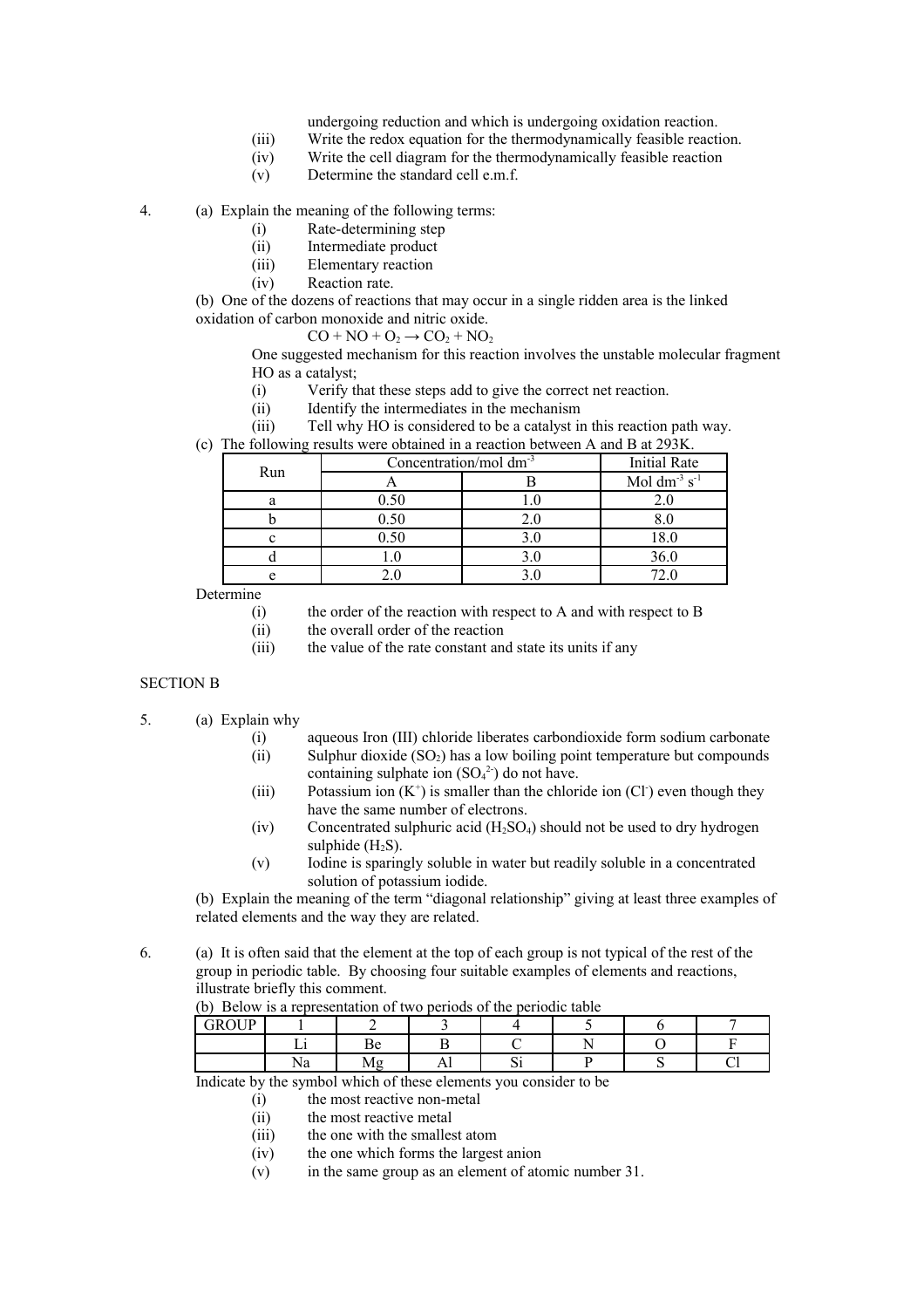- (c) What is meant by the term "metallic bonding"?
- 7. (a) Summarize the trends of the nitrogen and beryllium groups with respect to:
	- (i) first ionization potential
	- (ii) the polar character of hydrides
	- (iii) acid-base character of oxides

Comment on the fact that the first element in a group appear to behave somehow different from the rest in relation to the two trends above.

- (b) Compare and comment on properties of the following pairs of compounds:
	- $(i)$  CO<sub>2</sub> and SiO<sub>2</sub>
	- $(iii)$  CCl<sub>4</sub> and SiCl<sub>4</sub>
- (c) Explain what happens and show all the chemical reactions that take place when
	- (i) hydrogen sulphide is passed into an aqueous solution of acidified potassium permanganate
	- (ii) hydrogen peroxide is added to a solution of ferrous sulphate followed by potassium hexacyanoferrate (II) or potassium ferrocyanide solution
	- (iii) potassium iodide solution is added to a copper (II) sulphate solution, followed by sodium thiosulphate solution
	- (iv) sulphur dioxide in water is passed though acidified potassium permangaget solution

## SECTION C

- 8. (a) What do you understand by
	- (i) isomerism
	- (ii) Functional groups
	- (iii) Homologous series
	- (iv) Catenation?
	- (b) Quantitative analysis of compound W gave the following results:

 $C = 49.3\%$  H = 9.6% N = 19.2% O = 21.96% A solution of 0.1825g of W in 10g of water began to freeze at 0.456°C. When W was treated with bromine and caustic potash under suitable conditions it gave compound Z.

with the following equation for the following equations:

\n
$$
C = 53.3\% \quad H = 15.6\% \quad N = 31.1\%
$$

- (i) determine the empirical formulae of W and Z
- (ii) determine the molecular formula of W
- 
- (iii) Suggest the structural formula of W<br> $\frac{C}{W} \frac{C}{T}$ (iv) Use the reaction:  $W \xrightarrow{\text{Caasar}} P_{\text{Catsar}} \to Z$  to show how the structure you have suggested in (iii) was arrived at.
- 9. (a) Show how the following conversions may be achieved. Experimental details of the conversions are not required.
	- (i)  $CH_3CH_2OH$  to  $CH_3CH_2COOH$ (ii)  $CH_3CH_2COOH$  to  $CH_3COCH_3$
	- (iii)  $CH_3COCH_3$  to  $CH_3CHBrCH_2Br$
	- (iv)  $HC=CH$  to  $CH_3COCH_3$
	- (b) (i) Arrange the following compounds in order of decreasing basic strength: Ammonia, aniline, ethylamine, triethylamine and diethylamine
		- (ii) Arrange the following compounds in order of increasing acidic strength Cl2CHCOOH, CH3COOH, CH2ClCOOH, CCl3COOH
	- (c) By considering only the functional groups present in the following compound:



predict the products when this compound reacts with:

- (i) Acidified KMnO<sub>4</sub> at  $60 80^{\circ}$ C
- (ii) Hydrogen gas and nickel at  $140^{\circ}$ C
- (iii) Phosphorous pentachloride
- (iv) A warm mixture of iodine and sodium hydroxide